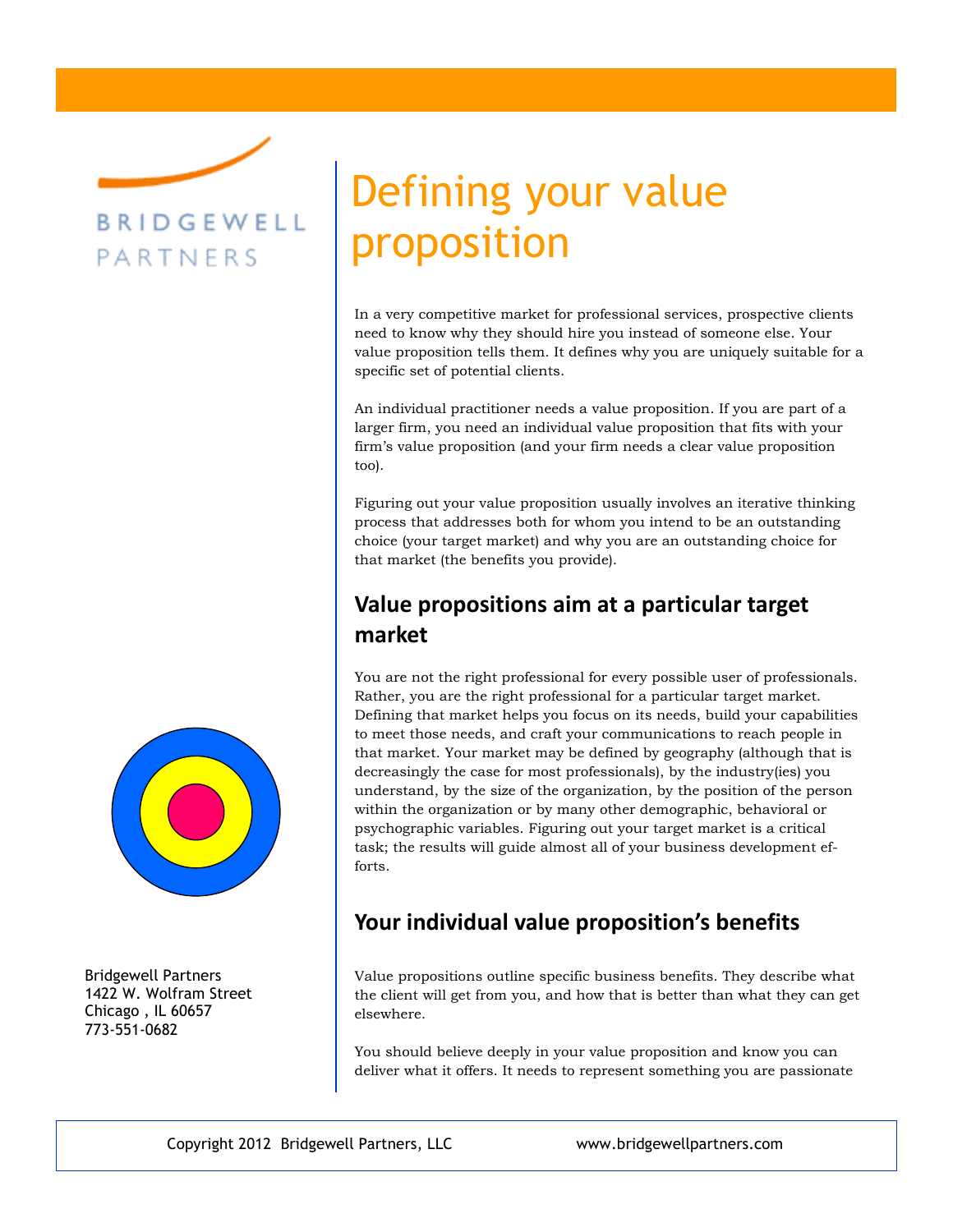# **Defining your value proposition**



about doing and superb at. If you do not believe that for the right client you are the absolute right choice, then don't expect many prospective clients to believe it.

Most professionals build their value proposition around expertise. Narrow offers of expertise generally work better than broad ones, especially for professionals who are just starting out; it's hard to credibly claim or to maintain expertise over multiple topics.

Besides expertise, consider these other potential elements for your value proposition:

- The quality of the relationship you offer; it may be distinctive.
- Your ability to solve business problems because you supplement technical expertise with business skills. Professionals who can think like businesspeople are usually more valuable to business clients than those who can't, in every profession.
- Your outstanding "soft skills" (e.g., communication, listening, teamwork, cross-cultural understanding) complement your expertise. Many prospective clients know that deep expertise is not worth much if you can't identify the right problem or get parties to go along with change.

### **Your firm's value proposition – target market and benefits**

If you are a member of a firm, then your value proposition can build on and must also extend your firm's value proposition.

A financial services professional at a specific firm, Firm X, for example, can promote what Firm X's capabilities provides clients. In addition though, the Firm X professional needs to describe why, for the particular client in question, she is a good choice vs. other Firm X professionals. Her value proposition needs to answer questions like:

- What does she know?
- How does she work with clients?
- Who does she know?
- How does she ensure her clients benefit from the best Firm X offers?

One broker, for example, might highlight how she applies the firm's research for individual clients. Another might highlight his accessibility and eagerness to engage with clients during periods of market turmoil.

#### **Sample value proposition for executive recruiter**

John Jones finds ideal leaders and managers for U.S. and Asian manufacturers. We identify the highly capable people who will join your company and deliver what you need. Our:

- Long experience in manufacturing
- Global network of contacts, and
- Proprietary research on changing demands for manufacturing leadership

ensure the person we help you hire can met both current and emerging needs. We take a strong personal interest in the success of our client and of the executives we place with them.

Bridgewell Partners 1422 W. Wolfram Street Chicago , IL 60657 773-551-0682

Copyright 2012 Bridgewell Partners, LLC www.bridgewellpartners.com